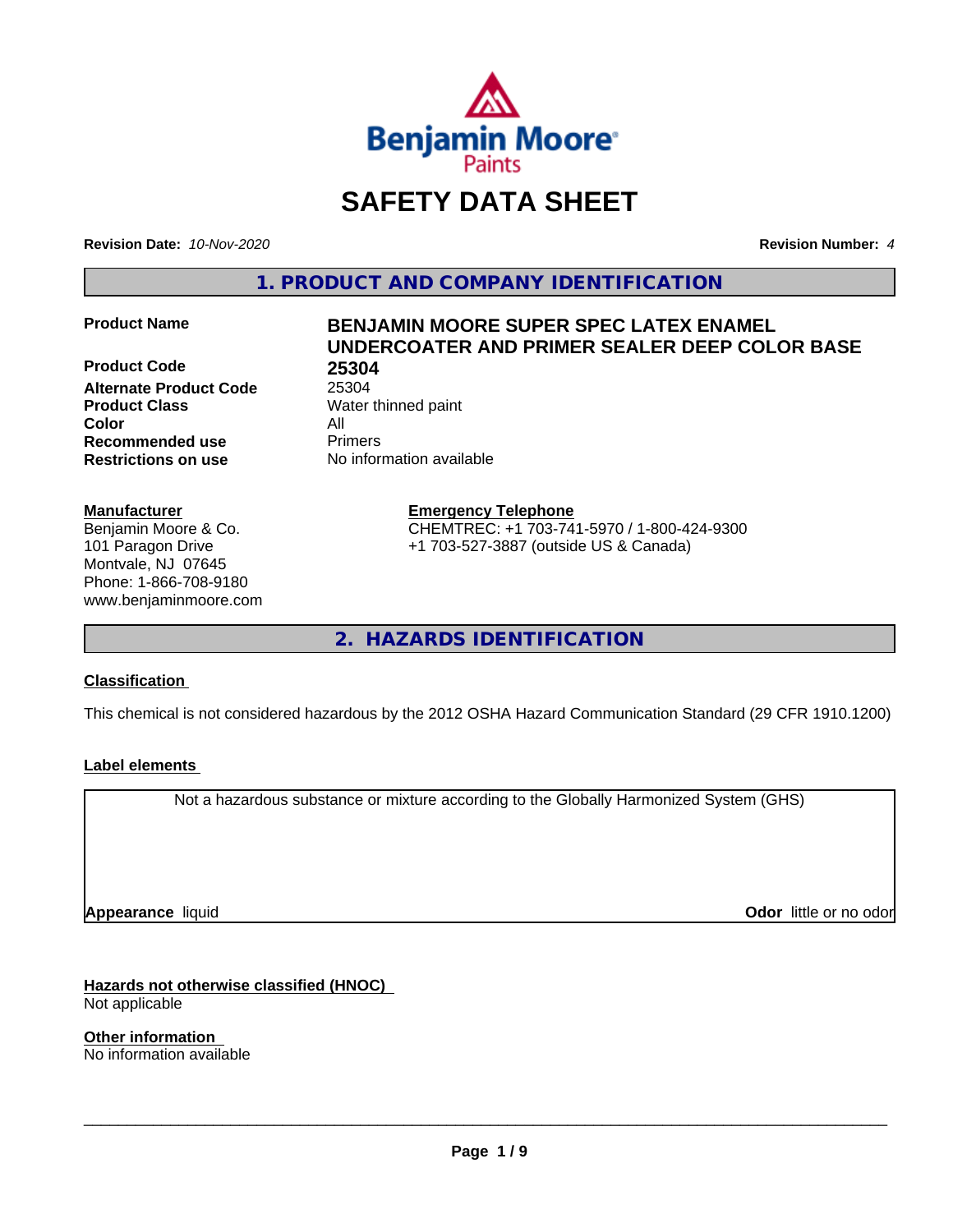#### 25304 - **BENJAMIN MOORE SUPER SPEC LATEX ENAMEL UNDERCOATER AND PRIMER SEALER DEEP COLOR BASE**

**WARNING:** This product contains isothiazolinone compounds at levels of <0.1%. These substances are biocides commonly found in most paints and a variety of personal care products as a preservative. Certain individuals may be sensitive or allergic to these substances, even at low levels.

 $\_$  ,  $\_$  ,  $\_$  ,  $\_$  ,  $\_$  ,  $\_$  ,  $\_$  ,  $\_$  ,  $\_$  ,  $\_$  ,  $\_$  ,  $\_$  ,  $\_$  ,  $\_$  ,  $\_$  ,  $\_$  ,  $\_$  ,  $\_$  ,  $\_$  ,  $\_$  ,  $\_$  ,  $\_$  ,  $\_$  ,  $\_$  ,  $\_$  ,  $\_$  ,  $\_$  ,  $\_$  ,  $\_$  ,  $\_$  ,  $\_$  ,  $\_$  ,  $\_$  ,  $\_$  ,  $\_$  ,  $\_$  ,  $\_$  ,

# **3. COMPOSITION INFORMATION ON COMPONENTS**

| Chemical<br>name              | $\sim$ 11<br>$\mathbf{a}$<br>NO.<br>unj.       | $\overline{\phantom{a}}$<br>.<br>veiant.<br>- 70                    |
|-------------------------------|------------------------------------------------|---------------------------------------------------------------------|
| svenite<br><b>Nepheline</b>   | -<br>റഭ<br>$\sim$ $\sim$<br>-ו גרי<br>л.,<br>o | $\sim$ $\sim$<br>$\sim$<br>$\overline{\phantom{a}}$<br>∠∪<br>$\sim$ |
| --<br>dioxide<br>⊺ıtan<br>um. | $\sim$<br>-<br>.346 <sup>o</sup><br>ີ          |                                                                     |

|                                                  | 4. FIRST AID MEASURES                                                                                    |
|--------------------------------------------------|----------------------------------------------------------------------------------------------------------|
| <b>General Advice</b>                            | No hazards which require special first aid measures.                                                     |
| <b>Eye Contact</b>                               | Rinse thoroughly with plenty of water for at least 15 minutes and consult a<br>physician.                |
| <b>Skin Contact</b>                              | Wash off immediately with soap and plenty of water while removing all<br>contaminated clothes and shoes. |
| <b>Inhalation</b>                                | Move to fresh air. If symptoms persist, call a physician.                                                |
| Ingestion                                        | Clean mouth with water and afterwards drink plenty of water. Consult a physician<br>if necessary.        |
| <b>Most Important</b><br><b>Symptoms/Effects</b> | None known.                                                                                              |
| <b>Notes To Physician</b>                        | Treat symptomatically.                                                                                   |

**5. FIRE-FIGHTING MEASURES**

| <b>Suitable Extinguishing Media</b>                             | Use extinguishing measures that are appropriate to local<br>circumstances and the surrounding environment.                                   |
|-----------------------------------------------------------------|----------------------------------------------------------------------------------------------------------------------------------------------|
| Protective equipment and precautions for firefighters           | As in any fire, wear self-contained breathing apparatus<br>pressure-demand, MSHA/NIOSH (approved or equivalent)<br>and full protective gear. |
| <b>Specific Hazards Arising From The Chemical</b>               | Closed containers may rupture if exposed to fire or<br>extreme heat.                                                                         |
| Sensitivity to mechanical impact                                | No                                                                                                                                           |
| Sensitivity to static discharge                                 | No                                                                                                                                           |
| <b>Flash Point Data</b><br>Flash point (°F)<br>Flash Point (°C) | Not applicable<br>Not applicable                                                                                                             |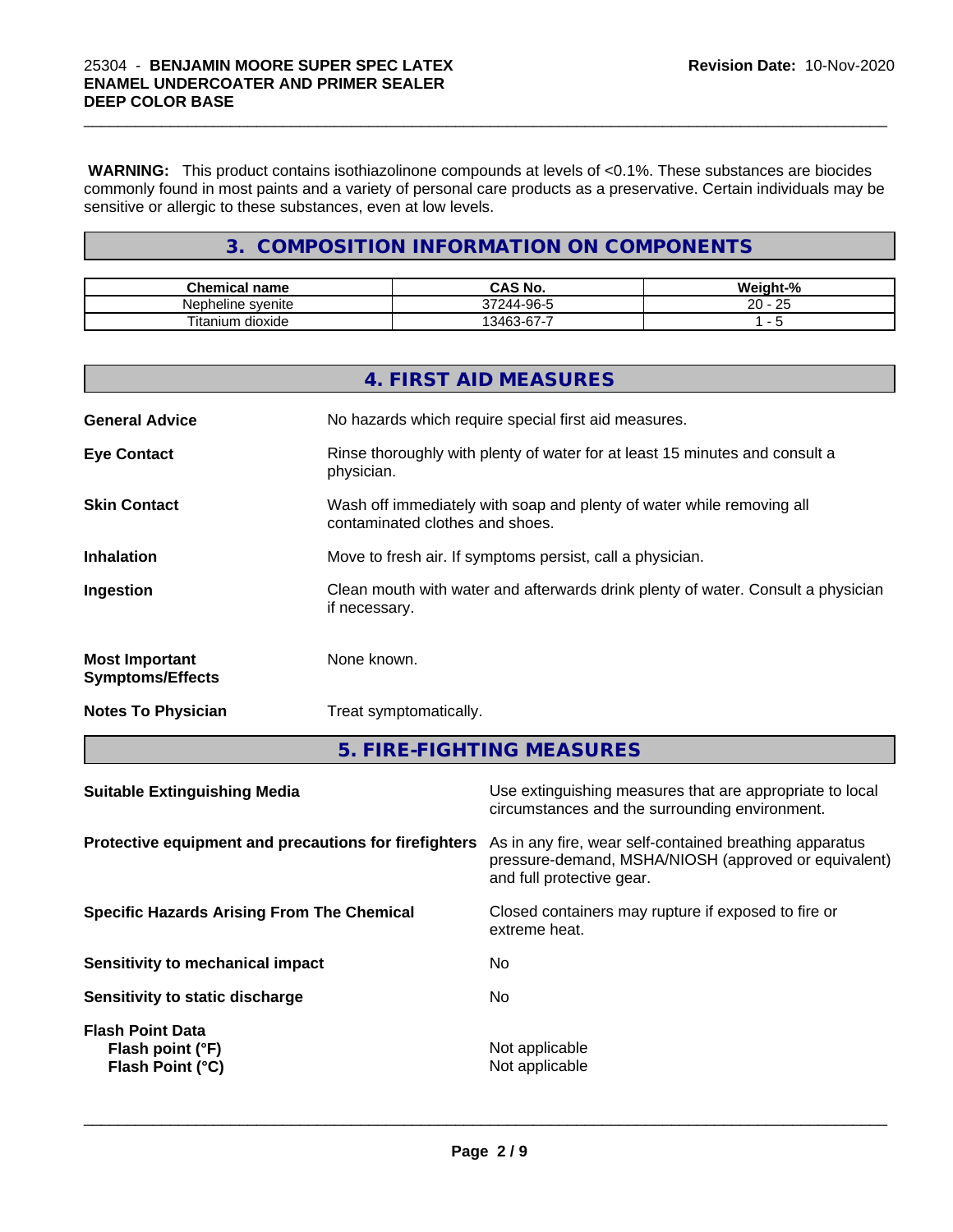#### $\_$  ,  $\_$  ,  $\_$  ,  $\_$  ,  $\_$  ,  $\_$  ,  $\_$  ,  $\_$  ,  $\_$  ,  $\_$  ,  $\_$  ,  $\_$  ,  $\_$  ,  $\_$  ,  $\_$  ,  $\_$  ,  $\_$  ,  $\_$  ,  $\_$  ,  $\_$  ,  $\_$  ,  $\_$  ,  $\_$  ,  $\_$  ,  $\_$  ,  $\_$  ,  $\_$  ,  $\_$  ,  $\_$  ,  $\_$  ,  $\_$  ,  $\_$  ,  $\_$  ,  $\_$  ,  $\_$  ,  $\_$  ,  $\_$  , 25304 - **BENJAMIN MOORE SUPER SPEC LATEX ENAMEL UNDERCOATER AND PRIMER SEALER DEEP COLOR BASE**

| <b>Method</b>                                                 |                        | Not applicable                   |                                |
|---------------------------------------------------------------|------------------------|----------------------------------|--------------------------------|
| <b>Flammability Limits In Air</b>                             |                        |                                  |                                |
| Lower flammability limit:<br><b>Upper flammability limit:</b> |                        | Not applicable<br>Not applicable |                                |
| <b>NFPA</b><br>Health: 1                                      | <b>Flammability: 0</b> | <b>Instability: 0</b>            | <b>Special: Not Applicable</b> |
| <b>NFPA Legend</b>                                            |                        |                                  |                                |

- 0 Not Hazardous
- 1 Slightly
- 2 Moderate
- 3 High
- 4 Severe

*The ratings assigned are only suggested ratings, the contractor/employer has ultimate responsibilities for NFPA ratings where this system is used.*

*Additional information regarding the NFPA rating system is available from the National Fire Protection Agency (NFPA) at www.nfpa.org.*

|                                  | 6. ACCIDENTAL RELEASE MEASURES                                                                                                                                                   |
|----------------------------------|----------------------------------------------------------------------------------------------------------------------------------------------------------------------------------|
| <b>Personal Precautions</b>      | Avoid contact with skin, eyes and clothing. Ensure adequate ventilation.                                                                                                         |
| <b>Other Information</b>         | Prevent further leakage or spillage if safe to do so.                                                                                                                            |
| <b>Environmental precautions</b> | See Section 12 for additional Ecological Information.                                                                                                                            |
| <b>Methods for Cleaning Up</b>   | Soak up with inert absorbent material. Sweep up and shovel into suitable<br>containers for disposal.                                                                             |
|                                  | 7. HANDLING AND STORAGE                                                                                                                                                          |
| <b>Handling</b>                  | Avoid contact with skin, eyes and clothing. Avoid breathing vapors, spray mists or<br>sanding dust. In case of insufficient ventilation, wear suitable respiratory<br>equipment. |
| <b>Storage</b>                   | Keep container tightly closed. Keep out of the reach of children.                                                                                                                |
| <b>Incompatible Materials</b>    | No information available                                                                                                                                                         |
|                                  |                                                                                                                                                                                  |

**8. EXPOSURE CONTROLS/PERSONAL PROTECTION**

#### **Exposure Limits**

| $\sim$ $\sim$ $\sim$ $\sim$<br>name<br>⊌ne<br>ernic<br>. | CGIH 1<br>$\sim$ | <b>DEI</b><br>n<br>$\mathbf{H}$<br>-- |
|----------------------------------------------------------|------------------|---------------------------------------|
| --                                                       | TWA              | $m \alpha/m$                          |
| dioxide                                                  | .ia/m            | . 107 L                               |
| ⊺ıtanıum                                                 | . .              | . .                                   |

#### **Legend**

ACGIH - American Conference of Governmental Industrial Hygienists Exposure Limits OSHA - Occupational Safety & Health Administration Exposure Limits N/E - Not Established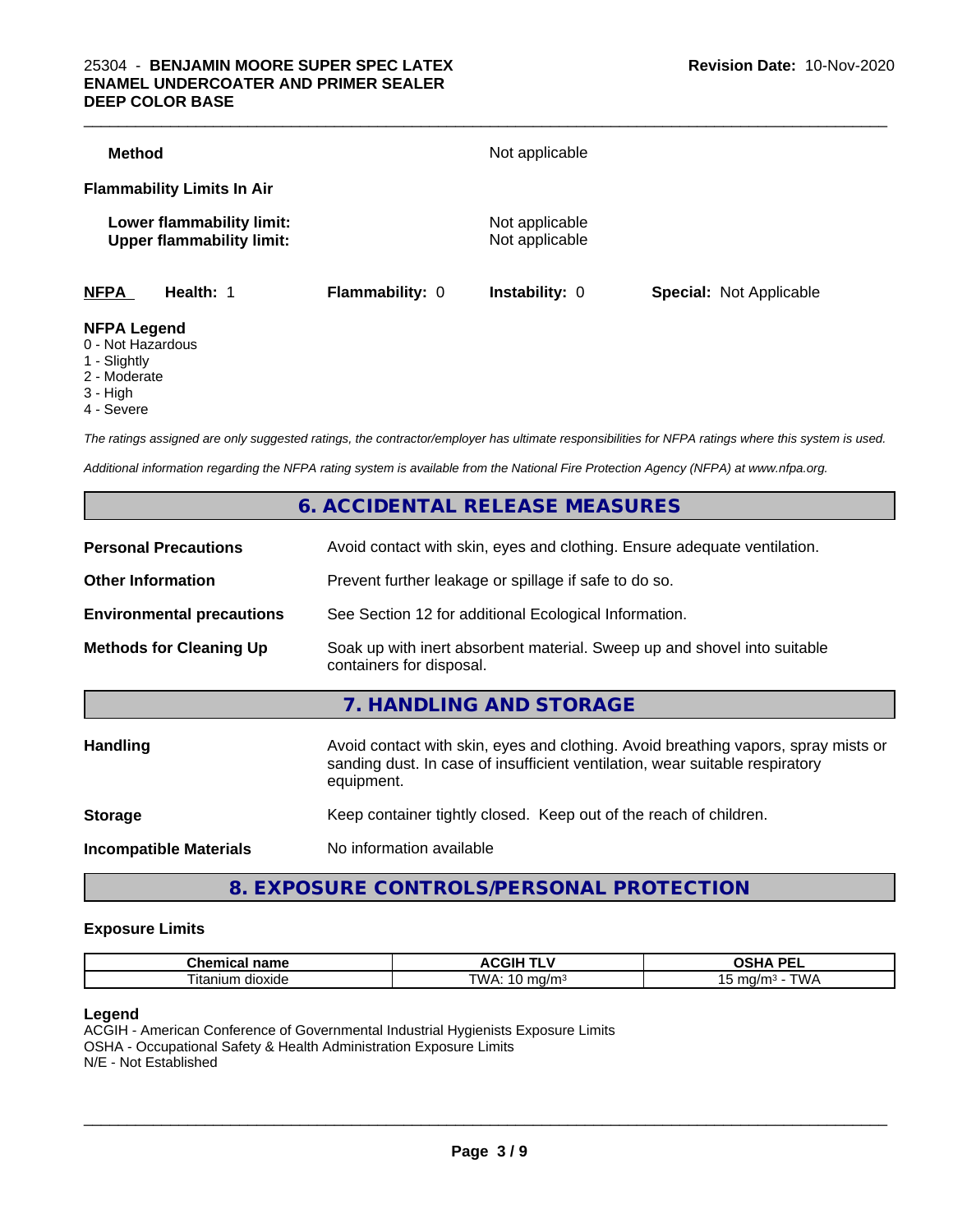| <b>Engineering Measures</b>          | Ensure adequate ventilation, especially in confined areas.                                                                          |
|--------------------------------------|-------------------------------------------------------------------------------------------------------------------------------------|
| <b>Personal Protective Equipment</b> |                                                                                                                                     |
| <b>Eye/Face Protection</b>           | Safety glasses with side-shields.                                                                                                   |
| <b>Skin Protection</b>               | Protective gloves and impervious clothing.                                                                                          |
| <b>Respiratory Protection</b>        | In case of insufficient ventilation wear suitable respiratory equipment.                                                            |
| <b>Hygiene Measures</b>              | Avoid contact with skin, eyes and clothing. Remove and wash contaminated<br>clothing before re-use. Wash thoroughly after handling. |

 $\_$  ,  $\_$  ,  $\_$  ,  $\_$  ,  $\_$  ,  $\_$  ,  $\_$  ,  $\_$  ,  $\_$  ,  $\_$  ,  $\_$  ,  $\_$  ,  $\_$  ,  $\_$  ,  $\_$  ,  $\_$  ,  $\_$  ,  $\_$  ,  $\_$  ,  $\_$  ,  $\_$  ,  $\_$  ,  $\_$  ,  $\_$  ,  $\_$  ,  $\_$  ,  $\_$  ,  $\_$  ,  $\_$  ,  $\_$  ,  $\_$  ,  $\_$  ,  $\_$  ,  $\_$  ,  $\_$  ,  $\_$  ,  $\_$  ,

# **9. PHYSICAL AND CHEMICAL PROPERTIES**

| Appearance                           | liquid                   |
|--------------------------------------|--------------------------|
| Odor                                 | little or no odor        |
| <b>Odor Threshold</b>                | No information available |
| Density (Ibs/gal)                    | $10.25 - 10.35$          |
| <b>Specific Gravity</b>              | $1.22 - 1.24$            |
| рH                                   | No information available |
| <b>Viscosity (cps)</b>               | No information available |
| Solubility(ies)                      | No information available |
| <b>Water solubility</b>              | No information available |
| <b>Evaporation Rate</b>              | No information available |
| Vapor pressure                       | No information available |
| Vapor density                        | No information available |
| Wt. % Solids                         | $40 - 50$                |
| <b>Vol. % Solids</b>                 | $25 - 35$                |
| Wt. % Volatiles                      | $50 - 60$                |
| <b>Vol. % Volatiles</b>              | $65 - 75$                |
| <b>VOC Regulatory Limit (g/L)</b>    | < 100                    |
| <b>Boiling Point (°F)</b>            | 212                      |
| <b>Boiling Point (°C)</b>            | 100                      |
| Freezing point (°F)                  | 32                       |
| <b>Freezing Point (°C)</b>           | 0                        |
| Flash point (°F)                     | Not applicable           |
| Flash Point (°C)                     | Not applicable           |
| <b>Method</b>                        | Not applicable           |
| <b>Flammability (solid, gas)</b>     | Not applicable           |
| <b>Upper flammability limit:</b>     | Not applicable           |
| Lower flammability limit:            | Not applicable           |
| <b>Autoignition Temperature (°F)</b> | No information available |
| <b>Autoignition Temperature (°C)</b> | No information available |
| Decomposition Temperature (°F)       | No information available |
| Decomposition Temperature (°C)       | No information available |
| <b>Partition coefficient</b>         | No information available |

# **10. STABILITY AND REACTIVITY**

**Reactivity Not Applicable** Not Applicable

**Chemical Stability Chemical Stability** Stable under normal conditions.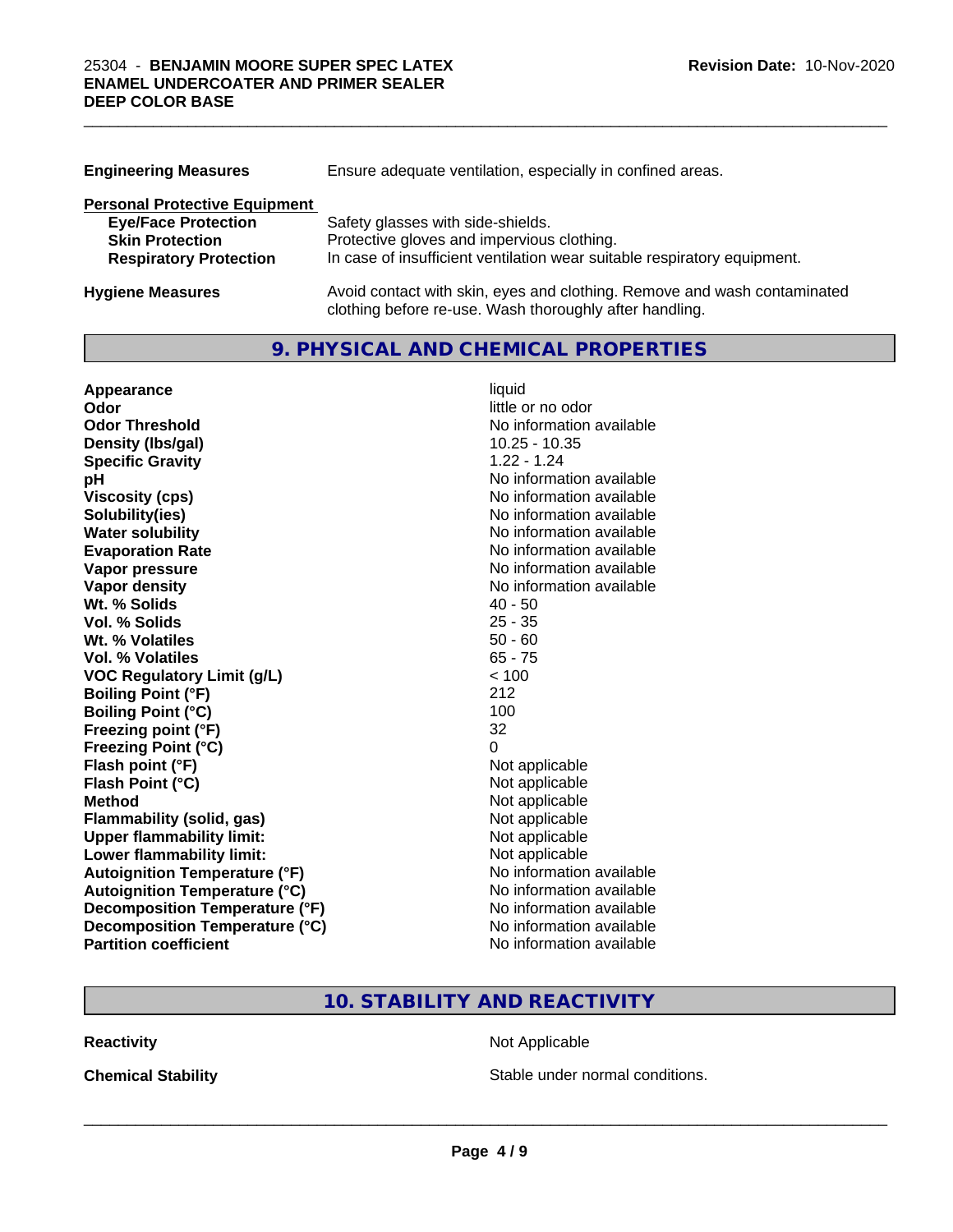| <b>Conditions to avoid</b>                                                                                                                                                                                                                                                                                                                                                     |                                                                                                                                                                                                                                                                                                                                                                                                          | Prevent from freezing.                                                                                                                                               |
|--------------------------------------------------------------------------------------------------------------------------------------------------------------------------------------------------------------------------------------------------------------------------------------------------------------------------------------------------------------------------------|----------------------------------------------------------------------------------------------------------------------------------------------------------------------------------------------------------------------------------------------------------------------------------------------------------------------------------------------------------------------------------------------------------|----------------------------------------------------------------------------------------------------------------------------------------------------------------------|
| <b>Incompatible Materials</b>                                                                                                                                                                                                                                                                                                                                                  |                                                                                                                                                                                                                                                                                                                                                                                                          | No materials to be especially mentioned.                                                                                                                             |
| <b>Hazardous Decomposition Products</b>                                                                                                                                                                                                                                                                                                                                        |                                                                                                                                                                                                                                                                                                                                                                                                          | None under normal use.                                                                                                                                               |
| Possibility of hazardous reactions                                                                                                                                                                                                                                                                                                                                             |                                                                                                                                                                                                                                                                                                                                                                                                          | None under normal conditions of use.                                                                                                                                 |
|                                                                                                                                                                                                                                                                                                                                                                                |                                                                                                                                                                                                                                                                                                                                                                                                          | <b>11. TOXICOLOGICAL INFORMATION</b>                                                                                                                                 |
| <b>Product Information</b>                                                                                                                                                                                                                                                                                                                                                     |                                                                                                                                                                                                                                                                                                                                                                                                          |                                                                                                                                                                      |
| Information on likely routes of exposure                                                                                                                                                                                                                                                                                                                                       |                                                                                                                                                                                                                                                                                                                                                                                                          |                                                                                                                                                                      |
| <b>Principal Routes of Exposure</b>                                                                                                                                                                                                                                                                                                                                            | Eye contact, skin contact and inhalation.                                                                                                                                                                                                                                                                                                                                                                |                                                                                                                                                                      |
| <b>Acute Toxicity</b>                                                                                                                                                                                                                                                                                                                                                          |                                                                                                                                                                                                                                                                                                                                                                                                          |                                                                                                                                                                      |
| <b>Product Information</b>                                                                                                                                                                                                                                                                                                                                                     | No information available                                                                                                                                                                                                                                                                                                                                                                                 |                                                                                                                                                                      |
| Symptoms related to the physical, chemical and toxicological characteristics                                                                                                                                                                                                                                                                                                   |                                                                                                                                                                                                                                                                                                                                                                                                          |                                                                                                                                                                      |
| <b>Symptoms</b>                                                                                                                                                                                                                                                                                                                                                                | No information available                                                                                                                                                                                                                                                                                                                                                                                 |                                                                                                                                                                      |
|                                                                                                                                                                                                                                                                                                                                                                                |                                                                                                                                                                                                                                                                                                                                                                                                          | Delayed and immediate effects as well as chronic effects from short and long-term exposure                                                                           |
| Eye contact<br><b>Skin contact</b><br><b>Inhalation</b><br>Ingestion<br><b>Sensitization</b><br><b>Neurological Effects</b><br><b>Mutagenic Effects</b><br><b>Reproductive Effects</b><br><b>Developmental Effects</b><br><b>Target organ effects</b><br><b>STOT - single exposure</b><br><b>STOT - repeated exposure</b><br>Other adverse effects<br><b>Aspiration Hazard</b> | May cause slight irritation.<br>skin and cause irritation.<br>May cause irritation of respiratory tract.<br>No information available<br>No information available.<br>No information available.<br>No information available.<br>No information available.<br>No information available.<br>No information available.<br>No information available.<br>No information available.<br>No information available | Substance may cause slight skin irritation. Prolonged or repeated contact may dry<br>Ingestion may cause gastrointestinal irritation, nausea, vomiting and diarrhea. |
| <b>Numerical measures of toxicity</b>                                                                                                                                                                                                                                                                                                                                          |                                                                                                                                                                                                                                                                                                                                                                                                          |                                                                                                                                                                      |
| The following values are calculated based on chapter 3.1 of the GHS document                                                                                                                                                                                                                                                                                                   |                                                                                                                                                                                                                                                                                                                                                                                                          |                                                                                                                                                                      |
| <b>ATEmix (oral)</b>                                                                                                                                                                                                                                                                                                                                                           | 215520 mg/kg                                                                                                                                                                                                                                                                                                                                                                                             |                                                                                                                                                                      |
| <b>Component Information</b>                                                                                                                                                                                                                                                                                                                                                   |                                                                                                                                                                                                                                                                                                                                                                                                          |                                                                                                                                                                      |
|                                                                                                                                                                                                                                                                                                                                                                                |                                                                                                                                                                                                                                                                                                                                                                                                          |                                                                                                                                                                      |

 $\_$  ,  $\_$  ,  $\_$  ,  $\_$  ,  $\_$  ,  $\_$  ,  $\_$  ,  $\_$  ,  $\_$  ,  $\_$  ,  $\_$  ,  $\_$  ,  $\_$  ,  $\_$  ,  $\_$  ,  $\_$  ,  $\_$  ,  $\_$  ,  $\_$  ,  $\_$  ,  $\_$  ,  $\_$  ,  $\_$  ,  $\_$  ,  $\_$  ,  $\_$  ,  $\_$  ,  $\_$  ,  $\_$  ,  $\_$  ,  $\_$  ,  $\_$  ,  $\_$  ,  $\_$  ,  $\_$  ,  $\_$  ,  $\_$  ,

| Chemical name    | Oral LD50          | Dermal LD50 | <b>Inhalation LC50</b> |
|------------------|--------------------|-------------|------------------------|
| Fitanium dioxide | 10000 mg/kg<br>Rat |             |                        |
| 13463-67-7       |                    |             |                        |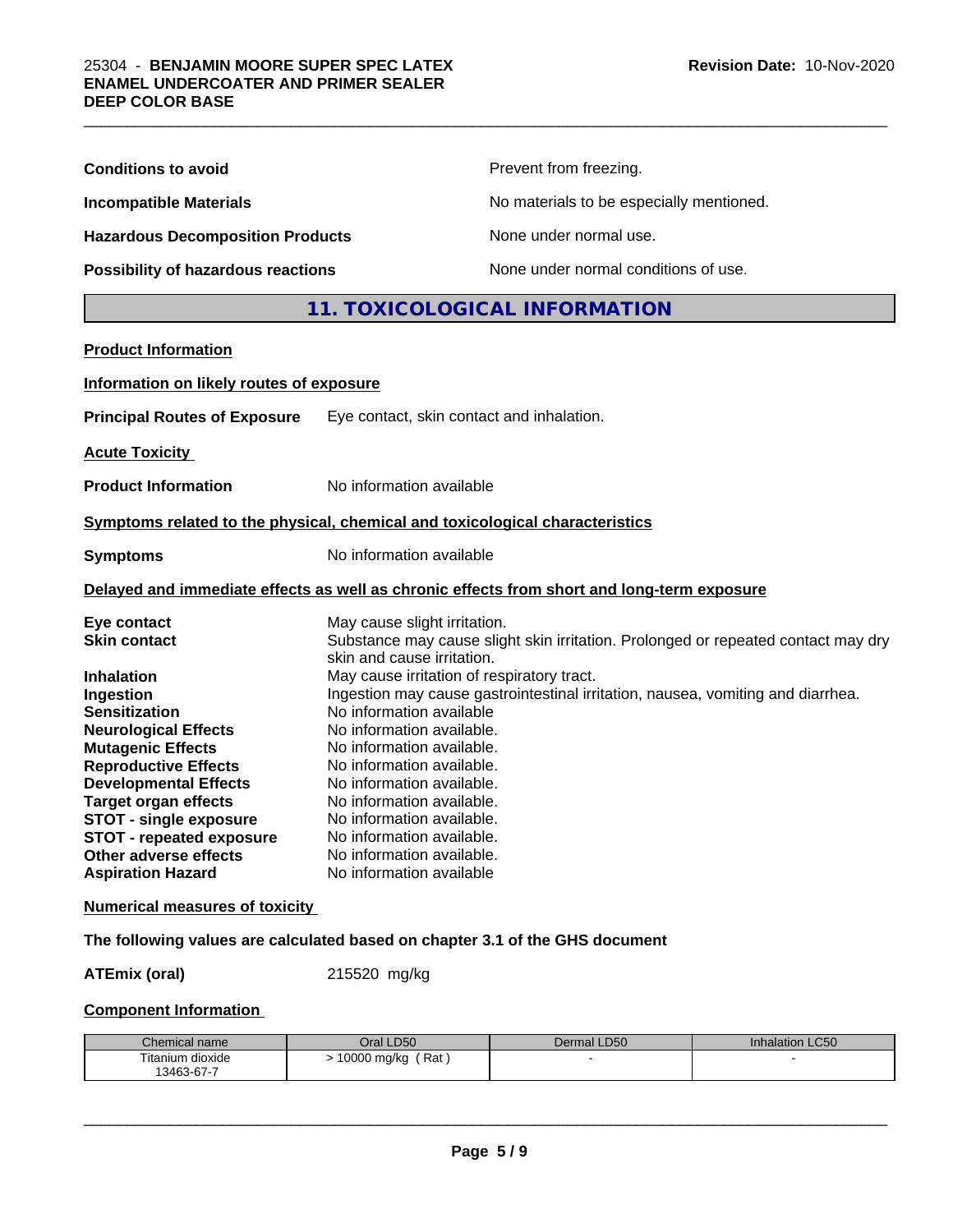## **Chronic Toxicity**

#### **Carcinogenicity**

*The information below indicateswhether each agency has listed any ingredient as a carcinogen:.*

| <b>Chemical name</b>        | <b>IARC</b>                 | <b>NTP</b> | <b>OSHA</b> |  |
|-----------------------------|-----------------------------|------------|-------------|--|
|                             | <br>2B<br>Human<br>Possible |            | Listed      |  |
| . dioxide<br><b>itanium</b> | Carcinogen                  |            |             |  |

• Although IARC has classified titanium dioxide as possibly carcinogenic to humans (2B), their summary concludes: "No significant exposure to titanium dioxide is thought to occur during the use of products in which titanium dioxide is bound to other materials, such as paint."

#### **Legend**

IARC - International Agency for Research on Cancer NTP - National Toxicity Program OSHA - Occupational Safety & Health Administration

**12. ECOLOGICAL INFORMATION**

# **Ecotoxicity Effects**

The environmental impact of this product has not been fully investigated.

### **Product Information**

#### **Acute Toxicity to Fish**

No information available

#### **Acute Toxicity to Aquatic Invertebrates**

No information available

#### **Acute Toxicity to Aquatic Plants**

No information available

#### **Persistence / Degradability**

No information available.

#### **Bioaccumulation**

No information available.

#### **Mobility in Environmental Media**

No information available.

# **Ozone**

No information available

#### **Component Information**

#### **Acute Toxicity to Fish**

Titanium dioxide  $LC50:$  > 1000 mg/L (Fathead Minnow - 96 hr.)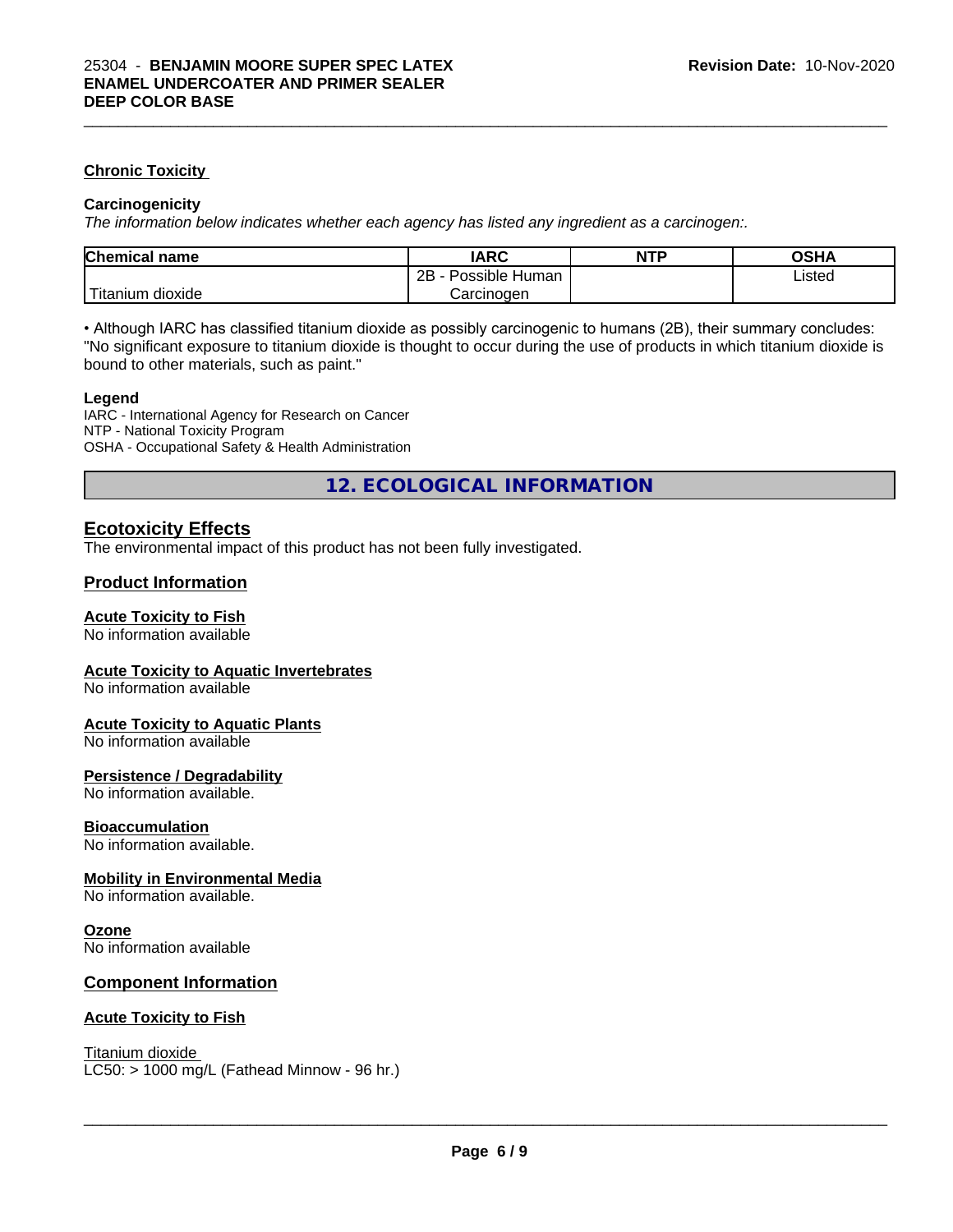#### **Acute Toxicity to Aquatic Invertebrates**

No information available

### **Acute Toxicity to Aquatic Plants**

No information available

|                              | 13. DISPOSAL CONSIDERATIONS                                                                                                                                                                                               |
|------------------------------|---------------------------------------------------------------------------------------------------------------------------------------------------------------------------------------------------------------------------|
| <b>Waste Disposal Method</b> | Dispose of in accordance with federal, state, and local regulations. Local<br>requirements may vary, consult your sanitation department or state-designated<br>environmental protection agency for more disposal options. |
|                              | 14. TRANSPORT INFORMATION                                                                                                                                                                                                 |
| <b>DOT</b>                   | Not regulated                                                                                                                                                                                                             |
| <b>ICAO/IATA</b>             | Not regulated                                                                                                                                                                                                             |
| <b>IMDG/IMO</b>              | Not regulated                                                                                                                                                                                                             |
|                              | 15. REGULATORY INFORMATION                                                                                                                                                                                                |

# **International Inventories**

| <b>TSCA: United States</b> | Yes - All components are listed or exempt. |
|----------------------------|--------------------------------------------|
| <b>DSL: Canada</b>         | Yes - All components are listed or exempt. |

# **Federal Regulations**

#### **SARA 311/312 hazardous categorization**

| Acute health hazard               | No. |
|-----------------------------------|-----|
| Chronic Health Hazard             | No. |
| Fire hazard                       | No. |
| Sudden release of pressure hazard | Nο  |
| Reactive Hazard                   | N٥  |

# **SARA 313**

Section 313 of Title III of the Superfund Amendments and Reauthorization Act of 1986 (SARA). This product contains a chemical or chemicals which are subject to the reporting requirements of the Act and Title 40 of the Code of Federal Regulations, Part 372:

*None*

#### **Clean Air Act,Section 112 Hazardous Air Pollutants (HAPs) (see 40 CFR 61)**

This product contains the following HAPs: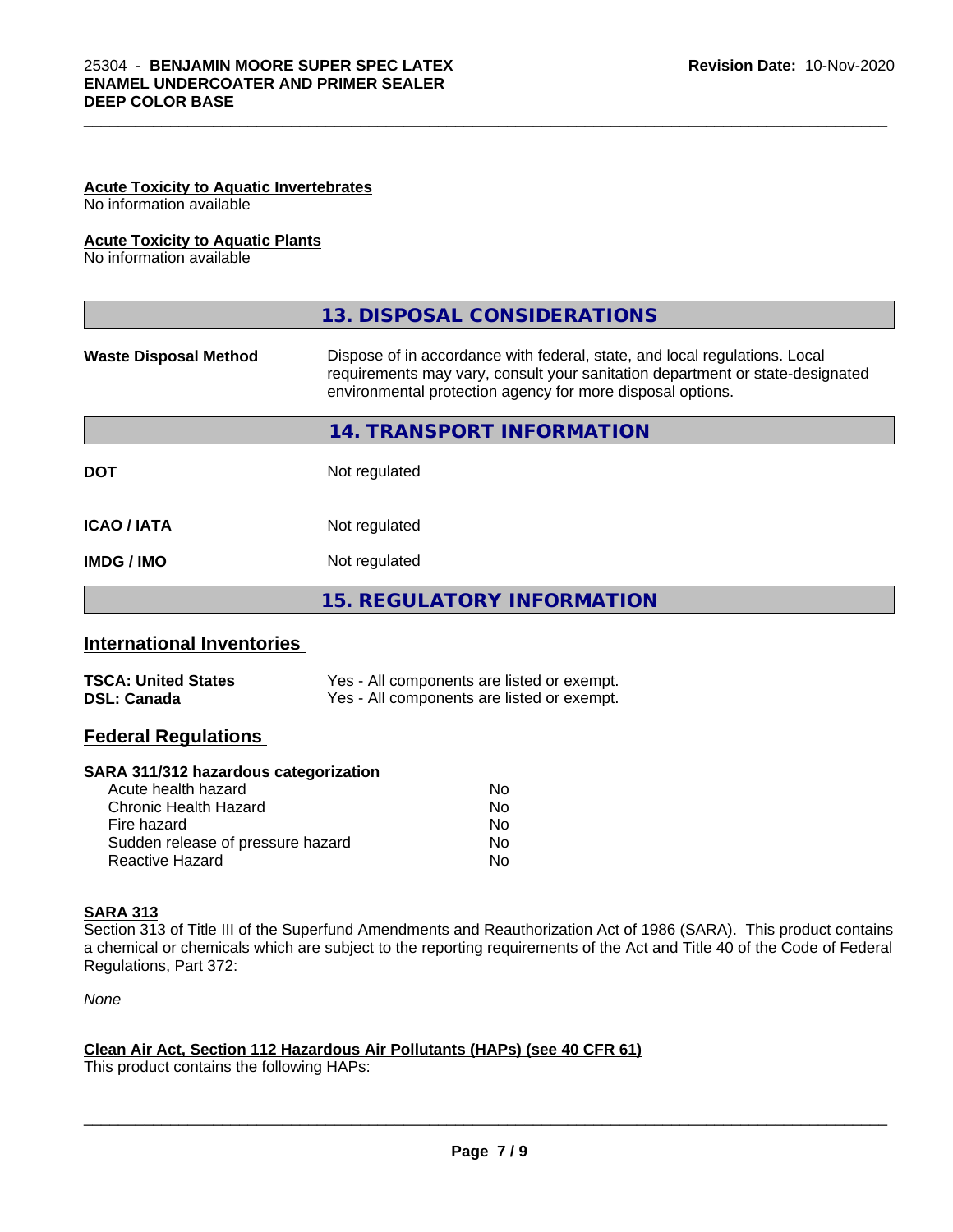*None*

# **US State Regulations**

# **California Proposition 65**

**A WARNING:** Cancer and Reproductive Harm– www.P65warnings.ca.gov

#### **State Right-to-Know**

| --<br>$- -$<br>name | M<br>мю<br>. | .NF |  |
|---------------------|--------------|-----|--|
| dioxide<br>⊺ıtanıum |              |     |  |

#### **Legend**

X - Listed

| HMIS -<br>Health: 1<br><b>HMIS Legend</b><br>0 - Minimal Hazard                                                                                                                         | <b>Flammability: 0</b><br><b>Reactivity: 0</b> | $PPE: -$ |
|-----------------------------------------------------------------------------------------------------------------------------------------------------------------------------------------|------------------------------------------------|----------|
|                                                                                                                                                                                         |                                                |          |
| 1 - Slight Hazard<br>2 - Moderate Hazard<br>3 - Serious Hazard<br>4 - Severe Hazard<br>* - Chronic Hazard<br>X - Consult your supervisor or S.O.P. for "Special" handling instructions. |                                                |          |

*Note: The PPE rating has intentionally been left blank. Choose appropriate PPE that will protect employees from the hazards the material will present under the actual normal conditions of use.*

*Caution: HMISÒ ratings are based on a 0-4 rating scale, with 0 representing minimal hazards or risks, and 4 representing significant hazards or risks. Although HMISÒ ratings are not required on MSDSs under 29 CFR 1910.1200, the preparer, has chosen to provide them. HMISÒ ratings are to be used only in conjunction with a fully implemented HMISÒ program by workers who have received appropriate HMISÒ training. HMISÒ is a registered trade and service mark of the NPCA. HMISÒ materials may be purchased exclusively from J. J. Keller (800) 327-6868.*

 **WARNING!** If you scrape, sand, or remove old paint, you may release lead dust. LEAD IS TOXIC. EXPOSURE TO LEAD DUST CAN CAUSE SERIOUS ILLNESS, SUCH AS BRAIN DAMAGE, ESPECIALLY IN CHILDREN. PREGNANT WOMEN SHOULD ALSO AVOID EXPOSURE. Wear a NIOSH approved respirator to control lead exposure. Clean up carefully with a HEPA vacuum and a wet mop. Before you start, find out how to protect yourself and your family by contacting the National Lead Information Hotline at 1-800-424-LEAD or log on to www.epa.gov/lead.

**Prepared By** Product Stewardship Department Benjamin Moore & Co. 101 Paragon Drive Montvale, NJ 07645 800-225-5554